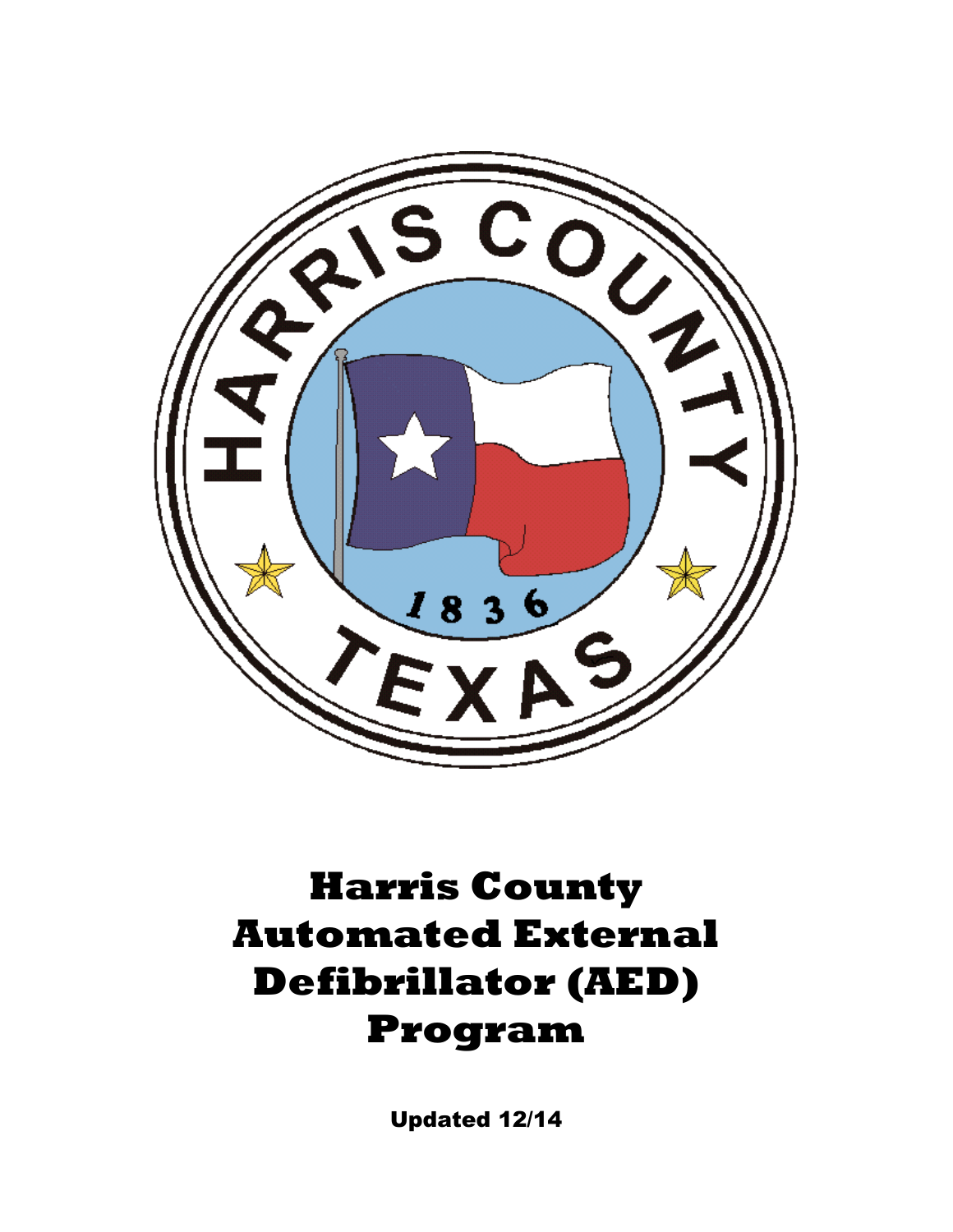## HARRIS COUNTY AUTOMATED EXTERNAL DEFIBRILLATOR (AED) PROGRAM

## **Purpose**

Sudden Cardiac Arrest is a relatively rare, unpredictable but potentially fatal event. The purpose of the Harris County Automated External Defibrillator (AED) Program is to enhance the safety of employees and visitors in County owned properties by providing equipment and training to save the lives of persons experiencing heart attack, cardiac arrest, and stroke. The purpose of this document is to provide an easy-to-follow procedure for Department implementation, monitoring, and maintaining their AED program.

## **Objectives**

- To provide a procedure to select AED installation sites.
- To provide a procedure to facilitate purchase of AEDs and accessories.
- To provide a procedure to facilitate installation of AEDs and accessories.
- To provide a directive to acquire appropriate CPR/AED training.
- To provide guidelines on equipment maintenance.

## **Definitions**

**Automated External Defibrillator (AED)** – An automated heart monitor and defibrillator that meets federal and state standards and is approved by Harris County Health Public Health and Environmental Services (HCPHES).

**AED Program Coordinator-** An individual who is selected by Human Resources & Risk Management (HR  $\&$  RM) to coordinate the AED Program with County Departments, HCPHES, Facilities and Property Management (FPM) and Purchasing.

**Call-to-Shock Response Interval** – The estimated time to initiate and complete a call to 9-1-1 emergency services, plus time to dispatch a fire engine or ambulance and for it to travel from the nearest fire or EMS station to the building location, plus time for the rescue crew to travel from their vehicle to the patient, plus time to deliver a shock using fire department or EMS equipment.

**Department AED Coordinator** – Individual(s) selected by the Department Director, who will be responsible for coordinating the Department's AED program. When available, Department Directors should utilize staff who participate with emergency service agencies.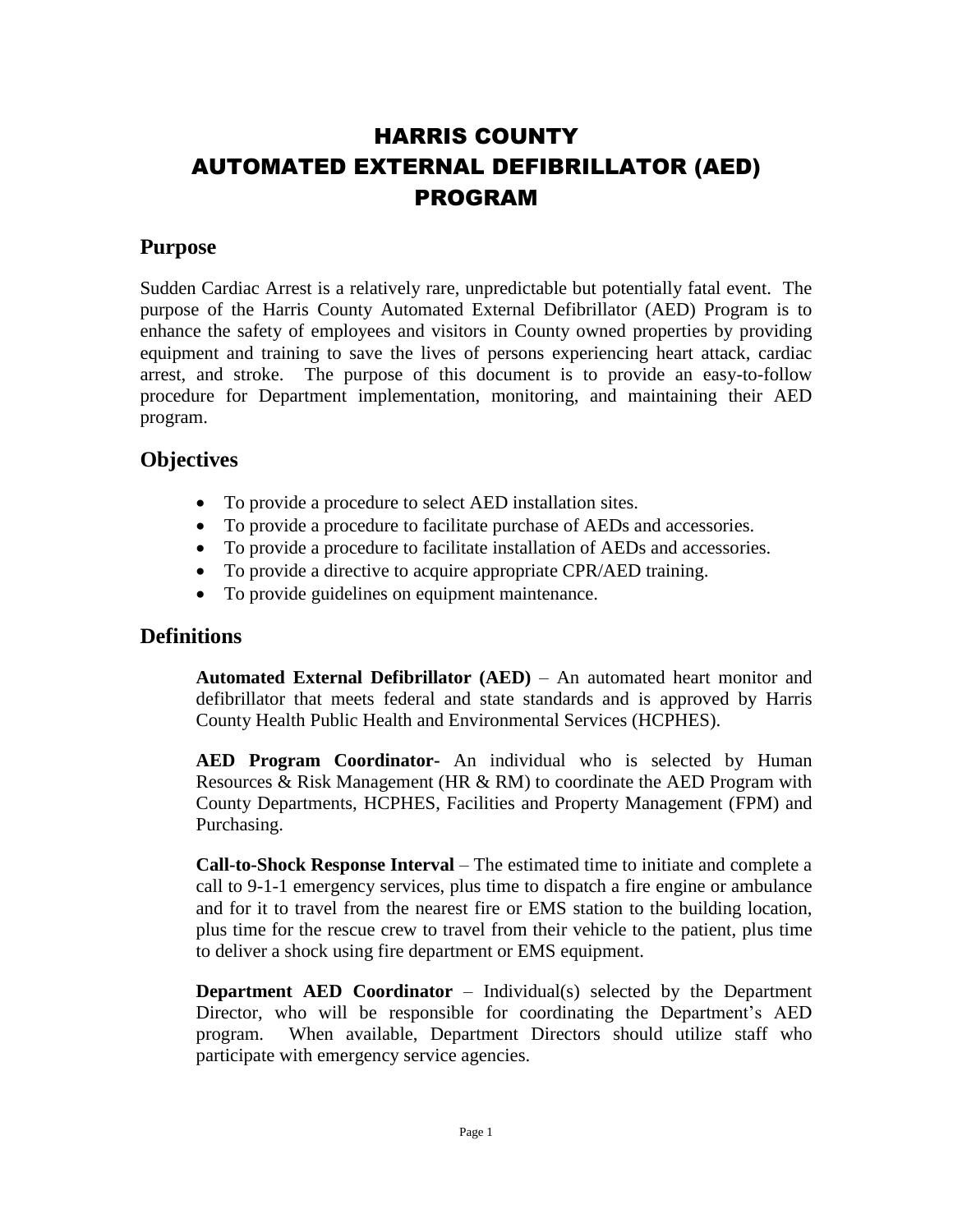**Medical Director** – A physician who is appointed by HCPHES and is responsible for medically directing the Harris County AED program. The Medical Director or designee has responsibility for any clinical matter pertaining to the AED program for the County.

**Emergency Medical Service (EMS)** - Professional community responder agency that provides medical assistance and/or ambulance transport and responds to emergency events.

**EMS Response Barriers** – Traveling distance from the nearest fire/EMS station greater than 3 minutes, suite numbers,  $3<sup>rd</sup>$  floor or higher locations, response units that are not readily available, and other impediments to quick EMS response.

**High population density location** – Any facility that routinely has occupancy of greater than 250 adults at any given moment during a regular workday.

**Rescue Breathing** - Artificial ventilation of a victim in respiratory and/or sudden cardiac arrest.

**Sudden Cardiac Arrest (SCA)** - A significant life-threatening event when a person's heart stops or fails to produce a pulse.

**Visual Check of AED** – A visual check feature indicating the results of the AED device's most-recent self check.

#### **Procedure**

#### *A. Selecting potential buildings/sites for AED placement.*

- 1. Each County Building and Department will be evaluated by Human Resources & Risk Management (HR & RM), Facilities & Property Management (FPM) with the assistance of the Department Director for potential AED placement.
- 2. Consider AED placement in buildings and other locations with high population densities or placement at any site where the anticipated EMS call-to-shock response interval exceeds 5 minutes. Those guidelines include:
	- One AED for approximately 20,000 square feet of floor area.
	- About one AED every two floors of a multi-story building.
	- A high public traffic volume.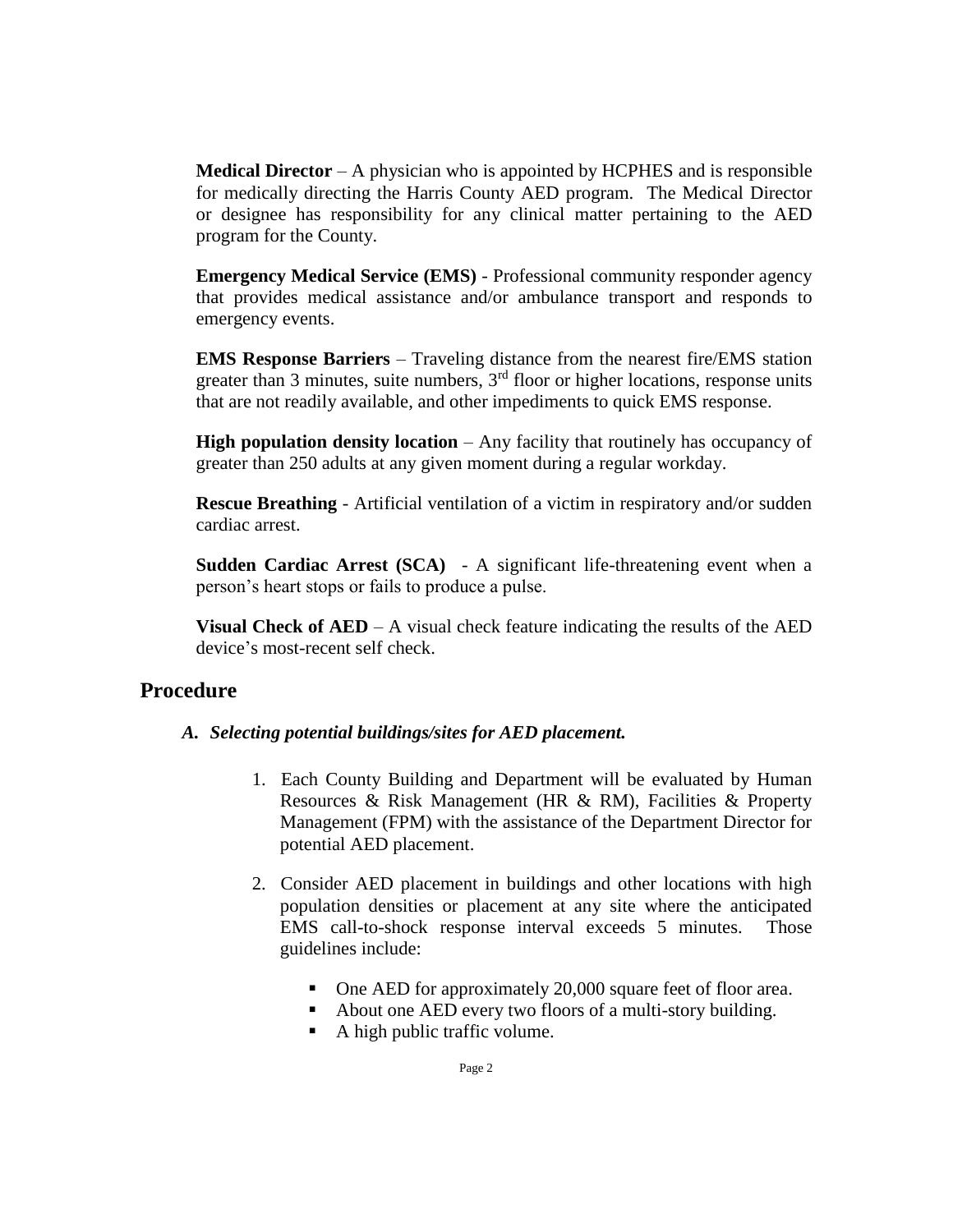- 3. Depending on the unique characteristics of any site, one or more AEDs should be considered for placement. AEDs should be located so that the walk to retrieve an AED takes no more than 1.5 minutes.
- 4. AED installations should be highly visible and easily accessible to employees and passers-by alike. AED installations should also be in relatively well monitored areas to reduce likelihood of theft.

#### .*B. Purchase of AEDs*

- 1. AED hardware will be purchased by Harris County through the Purchasing Department on the agreed upon number of AEDs and accessories.
- 2. Each AED purchase will be accompanied by purchase of an appropriate wall case and a mouth-to-mouth resuscitation barrier device.
- 3. Purchasing will notify AED Program Coordinator prior to placing an AED order for any Department to ensure the AED program is followed.

#### *C. Installation*

- 1. Members of Facilities and Property Management (FPM) will coordinate installment of AED devices and associated signage. FPM must approve of all installations.
- 2. Each installation will have an accompanying notice in brightly colored letters that contrast with background, no less than 1" in height, stating:
	- a) "Emergency Medical Equipment to be used by trained persons." The name of the Department AED Coordinator for each AED and contact information must be printed on each notice.
	- b) "In case of emergency, direct a person to call 9-1-1. The person should be prepared to give the exact location of the emergency and to accurately describe the nature of the medical emergency."
	- c) "Another person should be sent to meet the firefighters/EMS and bring them directly to the medical emergency."
- 3. AED devices shall be installed and maintained in accordance with Harris County policies and manufacture's guidelines.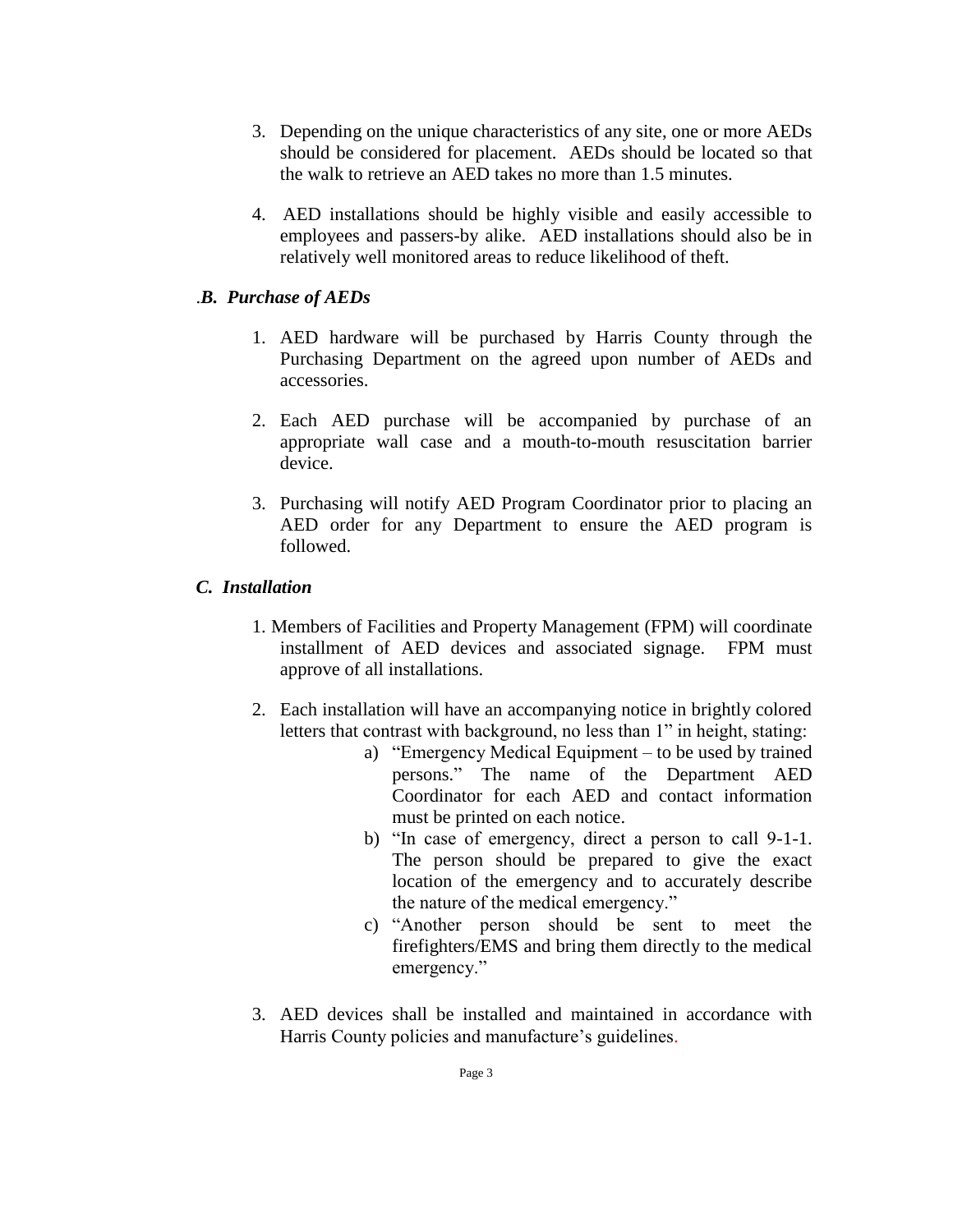- 4. Each AED will be equipped with two sets of defibrillator pads and two barrier devices. The AED Program Coordinator is responsible for contacting vendor for re-stocking equipment after any use of an AED.
- 5. Removal/de-installation of an AED must be justified in writing to the Department Head, HR&RM and FPM.
- 6. Installation of an AED must be followed by notification to the local EMS service provider by the AED Program Coordinator.

#### *D. Training*

- 1. Initial AED training will be scheduled by the AED Program Coordinator through HR & RM with the assistance of the participating County Departments.
- 2. AED Program Coordinator will coordinate with Department AED Coordinators to ensure that 3-6 persons are appropriately trained in CPR and use of an AED that will be assigned to the general work area selected for an AED.
- 3. Department AED Coordinators are responsible for ensuring refresher training of Department employees on CPR and use of an AED.
- 4. Department AED Coordinators will verify that each AED user has been trained in accordance with the American Heart Association (AHA) guidelines.
- 5. Departments may contract for additional CPR/AED training with a recognized training agency such as the AHA, American Red Cross (ARC), or the National Safety Council (NSC).
- 6. Department AED Coordinators will keep track of the names, assigned work locations, CPR/AED training dates, verifying organizations (AHA, ARC, NSC), and the two-year anniversary of the training, and will keep a photocopy of each employee's training verification card. **(***See* **Appendix 1)**
- 7. Each Department AED Coordinator will schedule CPR and AED skills review and recertification for employees at least bi-annually. Attendance at refresher training will be recorded by the Coordinator.
- 8. Department AED Coordinators will provide an updated list annually to the AED Program Coordinator with the names of persons trained in CPR/AED.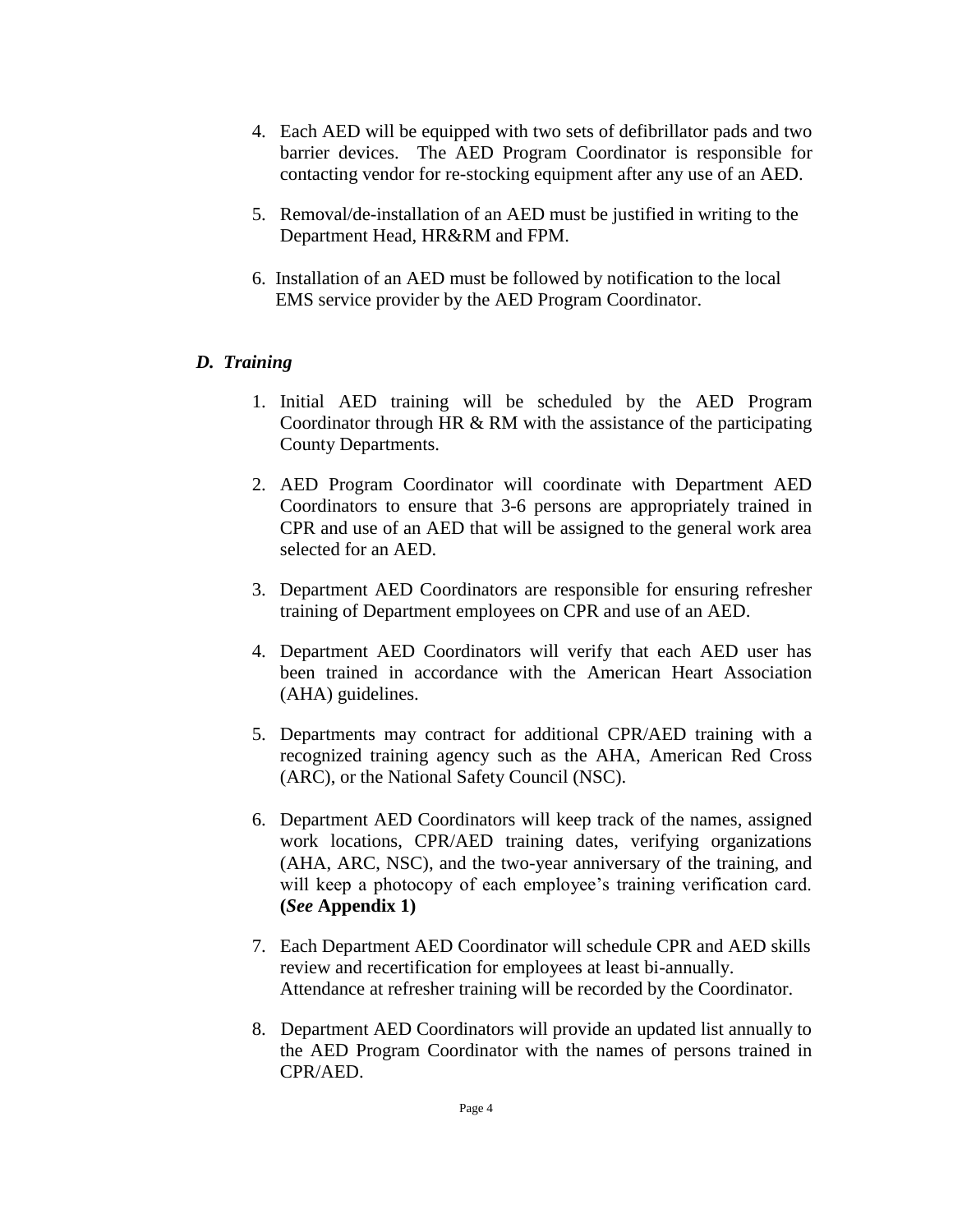#### *E. Maintenance of AED*

- 1. AED maintenance and inspection will be performed monthly by the manufacturer's trained technician or periodically as determined by Harris County. This monthly evolution will be documented and posted on the on-line record keeping program. The Department AED Coordinator/representative will provide access for the technician to perform this monthly inspection.
- 2. The Department AED Coordinator should periodically perform a visual check of the AED in their area. **If it appears that the AED device is not fully operational, the Department AED Coordinator will contact the AED Program Coordinator immediately, but no later than the next business day.** The device should not be tampered with or removed from the wall box (unless there is an emergency).
- 3. The AED vendor will be required to maintain records of any repairs and/or parts replacement for the life of the product in accordance with the County's contract.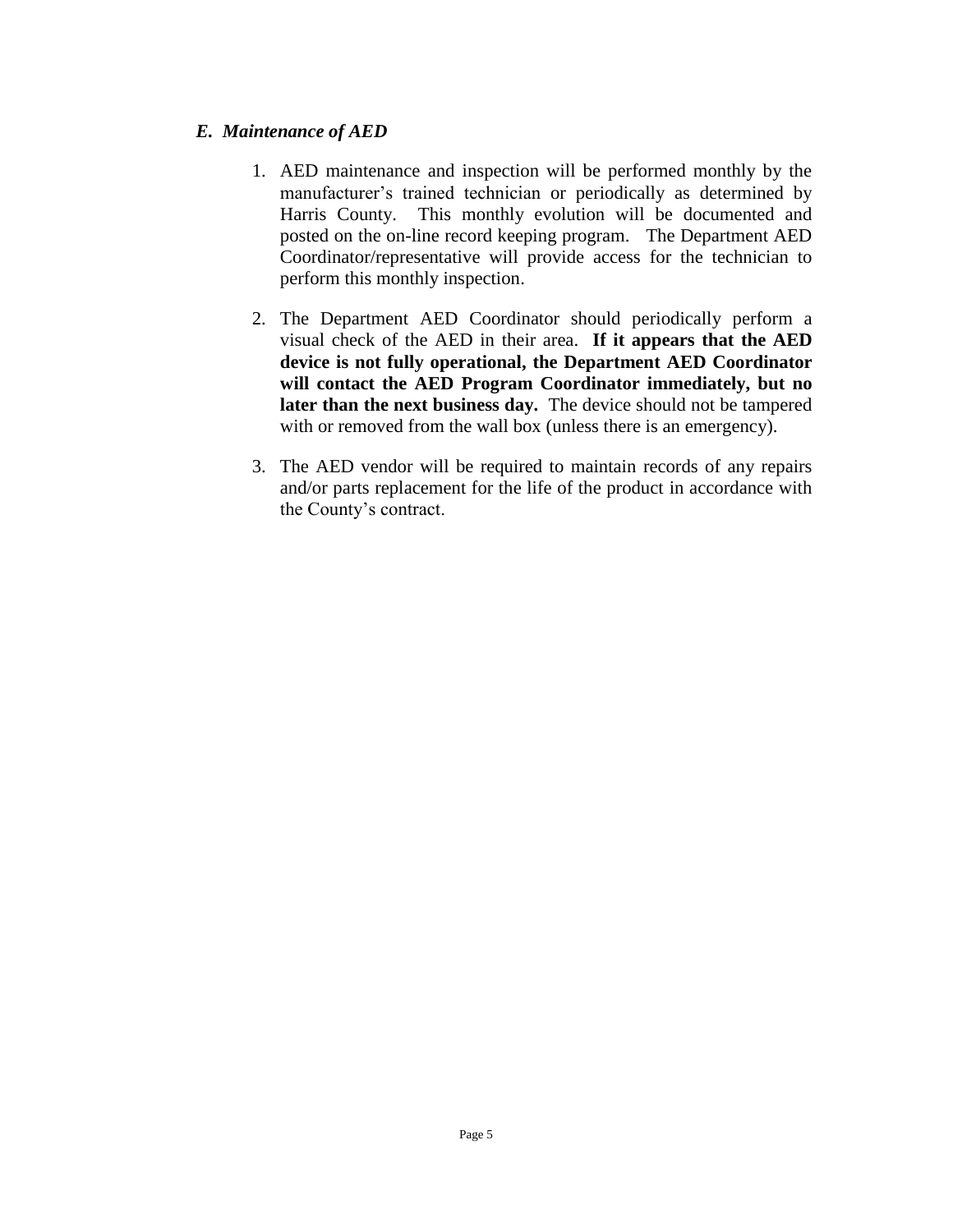## **AED Treatment Algorithm**



#### **AED Treatment Algorithm**

- Following use of an AED, the user will contact the AED Program Coordinator immediately.
- The AED Program Coordinator will notify the Medical Director, HCPHES, and HRRM as soon as possible.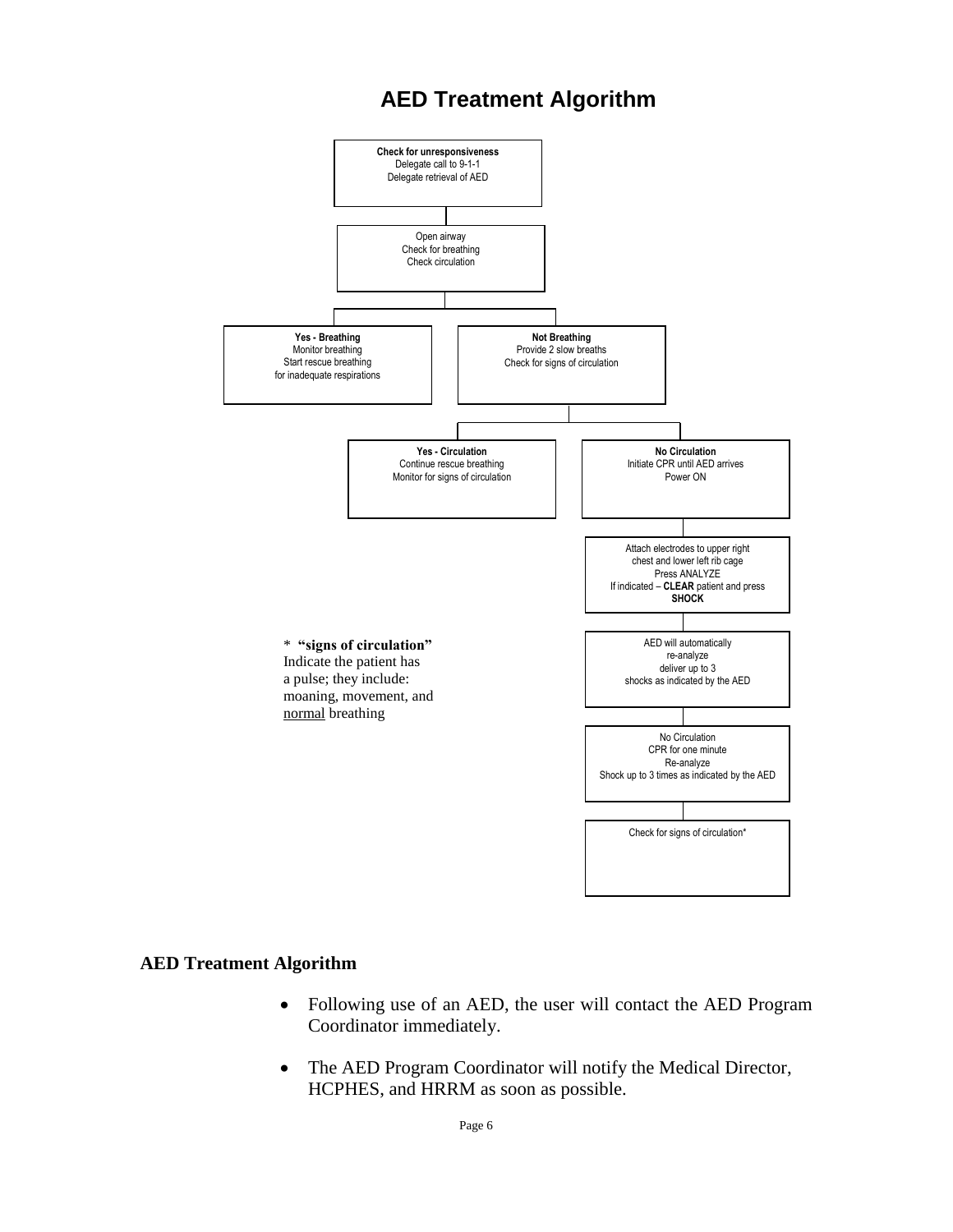A written copy of the medical course of the patient and the **AED Incident Report (***See* **Attached report)** must be sent to the AED Program Coordinator, who in turn will forward the completed materials to the Medical Director in a timely fashion.

#### *F. AED Review*

- 1. Following the use of an AED, the AED Program Coordinator will notify the Medical Director, HCPHES, and HRRM within 24 hrs. AED data will be downloaded and forwarded to the Medical Director the as appropriate.
- 2. Following the use of an AED a debriefing, headed by the AED Coordinator, is to be conducted with all team members who responded to the event, as well as any bystanders and co-workers who witnessed the event, the Medical Director if necessary and professional counselors if deemed appropriate by the AED Coordinator or the Medical Director.
- 3. A **Post-Incident Review Form (***See* **Attached form)** shall be completed at the conclusion of each drill and each real SCA event to evaluate the response model and debrief the AED responder(s). The completed form shall be discussed in the debriefing meeting following the drill or event. Further discussion shall be conducted with the Medical Director as necessary. In either event, written copies of the form shall be distributed to all necessary parties within the Harris County AED Program and relevant department for administrative review.

#### *G. Corrective Action for Deficiencies (equipment problems)*

- 1. Any deficiency identified by the AED Program Coordinator will be promptly brought to the attention of the Medical Director.
- 2. All deficiencies in the performance of the AED machine itself shall be handled on a case-by-case basis by the AED Program Coordinator and the manufacture's representative. The Medical Director will provide clinical input if necessary.
	- a) If the AED device is suspected of malfunctioning, the AED Program Coordinator shall be contacted immediately. The device will be taken out-of-service until it can be inspected and repaired, if needed. The electrode pads will be kept with the device.
	- b) The manufacturer's representative will supply a loaner device until the original AED device is returned or replaced.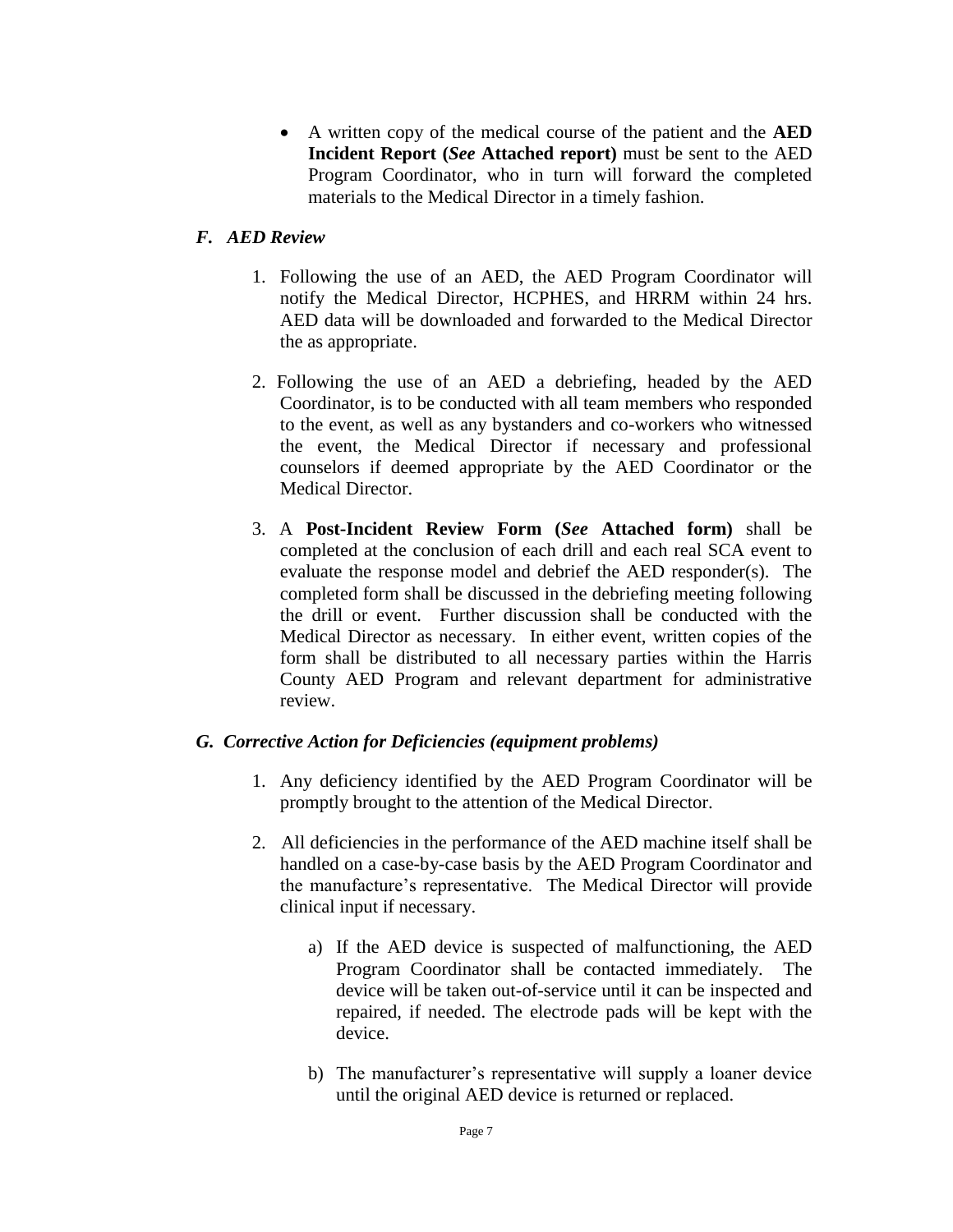#### *H. Contacts*

**HCPHES-** Medical Director- (713) 439-6000 **HR & RM**- AED Program Coordinator- (713) 274-5459 **FPM**- Safety- (713) 274-9766

#### **ATTACHMENTS**

**AED Incident Report AED Post Incident Review**